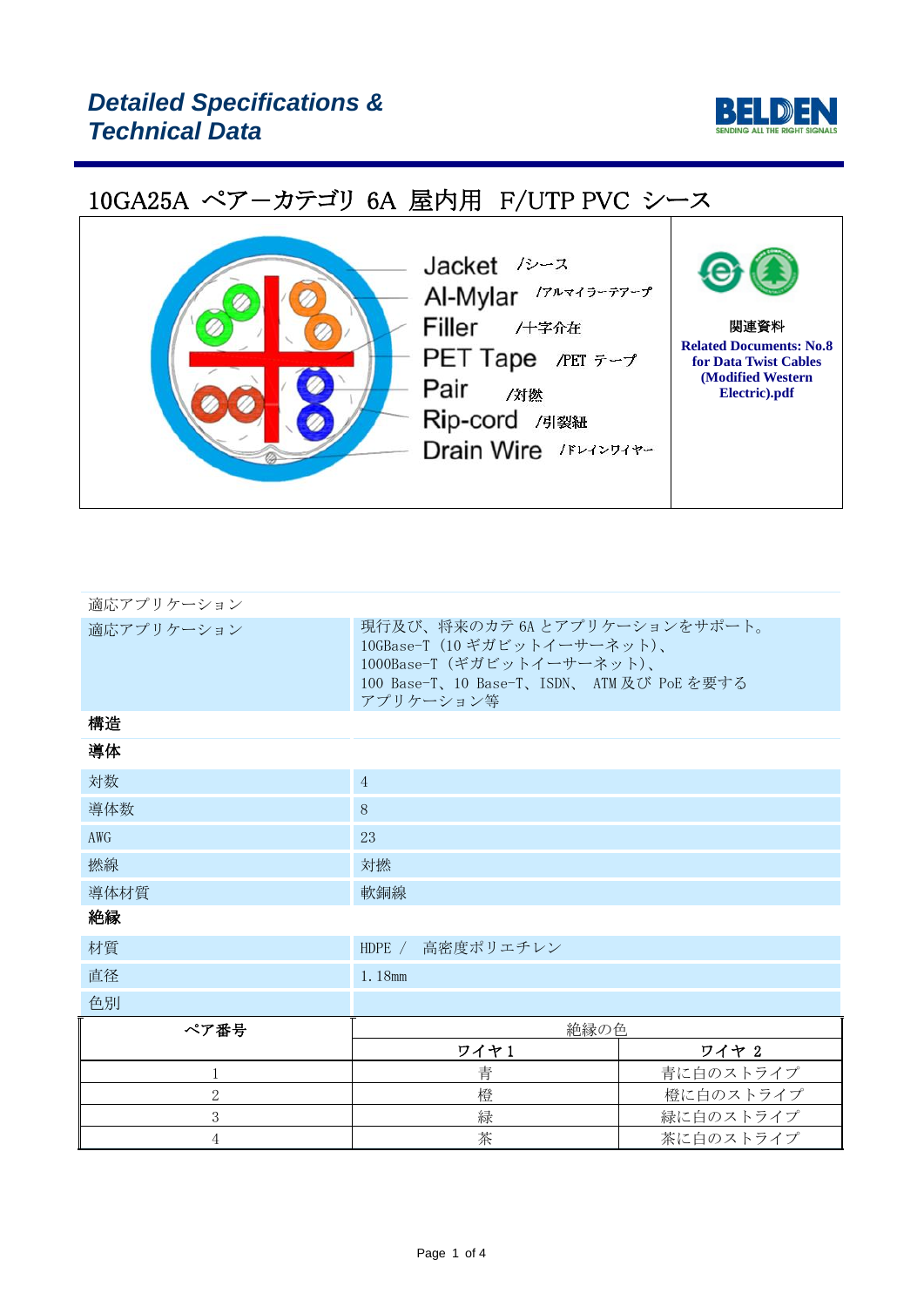

| 集合                |                                      |
|-------------------|--------------------------------------|
| 中心                | 十字介在 (赤色)                            |
| テープ               |                                      |
| 材質                | アルミテープ + ドレインワイヤー(AWG26/錫メッキ軟銅線)     |
|                   |                                      |
| シース               |                                      |
| 材質                | <b>PVC</b>                           |
| 仕上外径              |                                      |
| 仕上外径              | 7.2 $\pm$ 0.3 mm                     |
| ケーブル特性            |                                      |
| 使用温度範囲            | $-20^{\circ}$ C $\sim +60^{\circ}$ C |
| 保管温度範囲            | $-20^{\circ}$ C $\sim +60^{\circ}$ C |
| 敷設温度範囲            | $0^{\circ}$ C $\sim$ 50° C           |
| バルクケーブル重量         | $52 \text{ kg/km}$                   |
| 最大推奨張力            | 110 N                                |
| 破断時の伸び率:導体        | 10%                                  |
| 破断時の伸び率 (最小): 絶縁  | 100%                                 |
| 破断時の伸び率 (最小) :シース | 100%                                 |
|                   |                                      |

### 対応規格と準拠規格

| IEC 規格        | カテゴリ 6A                                 |  |  |  |
|---------------|-----------------------------------------|--|--|--|
| IEEE 規格       | IEEE 802.3bt Type1, Type2, Type3, Type4 |  |  |  |
| TIA 規格        | TIA 568.2-D                             |  |  |  |
| EU RoHS 指令    | 適合                                      |  |  |  |
| EU RoHS 指令取得日 | 2013年1月                                 |  |  |  |
| IEC 規格        | IEC61156-5(2009), ISO/IEC 11801(2017)   |  |  |  |
| 難燃性テスト        |                                         |  |  |  |
| 難燃性テスト        | IEC $60332 - 1 - 2$                     |  |  |  |
| 適合性           |                                         |  |  |  |
| 敷設環境          | 屋内                                      |  |  |  |
| ノンハロゲン        | 不適合                                     |  |  |  |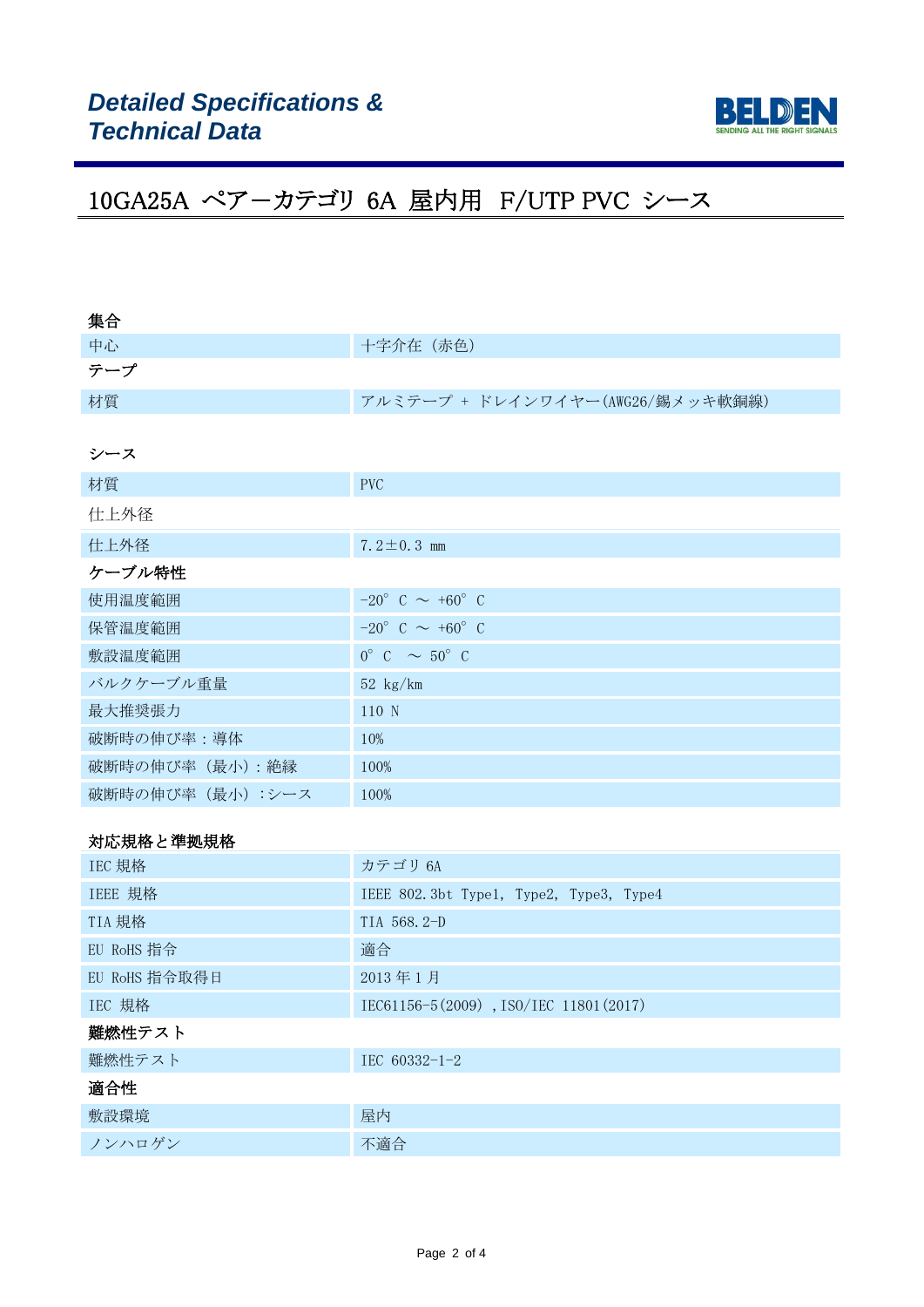

### 電気的特性

| 最大動作電圧                          | 72Vdc                        |
|---------------------------------|------------------------------|
| 耐電圧 導体-導体 および 導体-スクリー<br>ン (2秒) | $2.5$ kVdc                   |
| 最大静電容量@ 1 KHz                   | 5.6 $nF/100m$                |
| 最大容量不平衡                         | 160 $pF/100m$                |
| 伝搬速度(参考値)                       | 67%                          |
| 最大遅延時差                          | $45 \text{ ns}/100 \text{m}$ |
| 最大導体 DC 抵抗@ 20℃                 | $95$ Ohms/km                 |
| ペア間の最大 DCR 不均衡@ 20℃             | $2 \frac{9}{4\%}$            |
| 最少絶縁抵抗                          | $5000$ M $\Omega$ , km       |

#### 伝送特性

水平ケーブル伝送特性表 1:

| タイプ                    | $\mathbf{1}$ | $\overline{\mathbf{4}}$ | 10   | 16   | 31.25 | 62.5 | 100  | 125  | 200  | 250  | 300  | 500        |
|------------------------|--------------|-------------------------|------|------|-------|------|------|------|------|------|------|------------|
| 標準減衰量 (dB/100m)        | 2.1          | 3.8                     | 5.9  | 7.5  | 10.5  | 15.0 | 19.1 | 21.5 | 27.6 | 31.1 | 34.3 | 45.3       |
| 近端漏話減衰量 (dB)           | 75.3         | 66.3                    | 60.3 | 57.2 | 52.9  | 48.4 | 45.3 | 43.8 | 40.8 | 39.3 | 38.1 | 34.8       |
| 電力和近端漏話減衰量<br>(dB)     | 72.3         | 63.3                    | 57.3 | 54.2 | 49.9  | 45.4 | 42.3 | 40.8 | 37.8 | 36.3 | 35.1 | 31.8       |
| リターンロス (dB))           | 20.0         | 23.0                    | 25.0 | 25.0 | 23.6  | 21.5 | 20.1 | 19.4 | 18.0 | 17.3 | 17.3 | 17.3       |
| TCL Level $1$ ( $dB$ ) | 40.0         | 34.0                    | 30.0 | 28.0 | 25.1  | 22.0 | 20.0 | 19.0 | 17.0 | 16.0 |      | $\sqrt{2}$ |
| 等レベル横方向返還損<br>(dB)     | 35.0         | 23.0                    | 15.0 | 10.9 |       | 7    |      |      |      |      |      | $\sqrt{2}$ |
| 遠端減衰対漏話比(dB)           | 68.0         | 56.0                    | 48.0 | 43.9 | 38.1  | 32.1 | 28.0 | 26.1 | 22.0 | 20.0 | 18.5 | 14.0       |
| 電力遠端減衰対漏話比<br>(dB)     | 65.0         | 53.0                    | 45.0 | 40.9 | 35.1  | 29.1 | 25.0 | 23.1 | 19.0 | 17.0 | 15.5 | 11.0       |
| <b>PS ANEXT</b> (dB)   | 67.0         | 67.0                    | 67.0 | 67.0 | 67.0  | 65.6 | 62.5 | 61.0 | 58.0 | 56.5 | 55.3 | 52.0       |
| $PS$ AACR- $F$ (dB)    | 67.0         | 66.2                    | 58.2 | 54.1 | 48.3  | 42.3 | 38.2 | 36.3 | 32.2 | 30.2 | 28.7 |            |